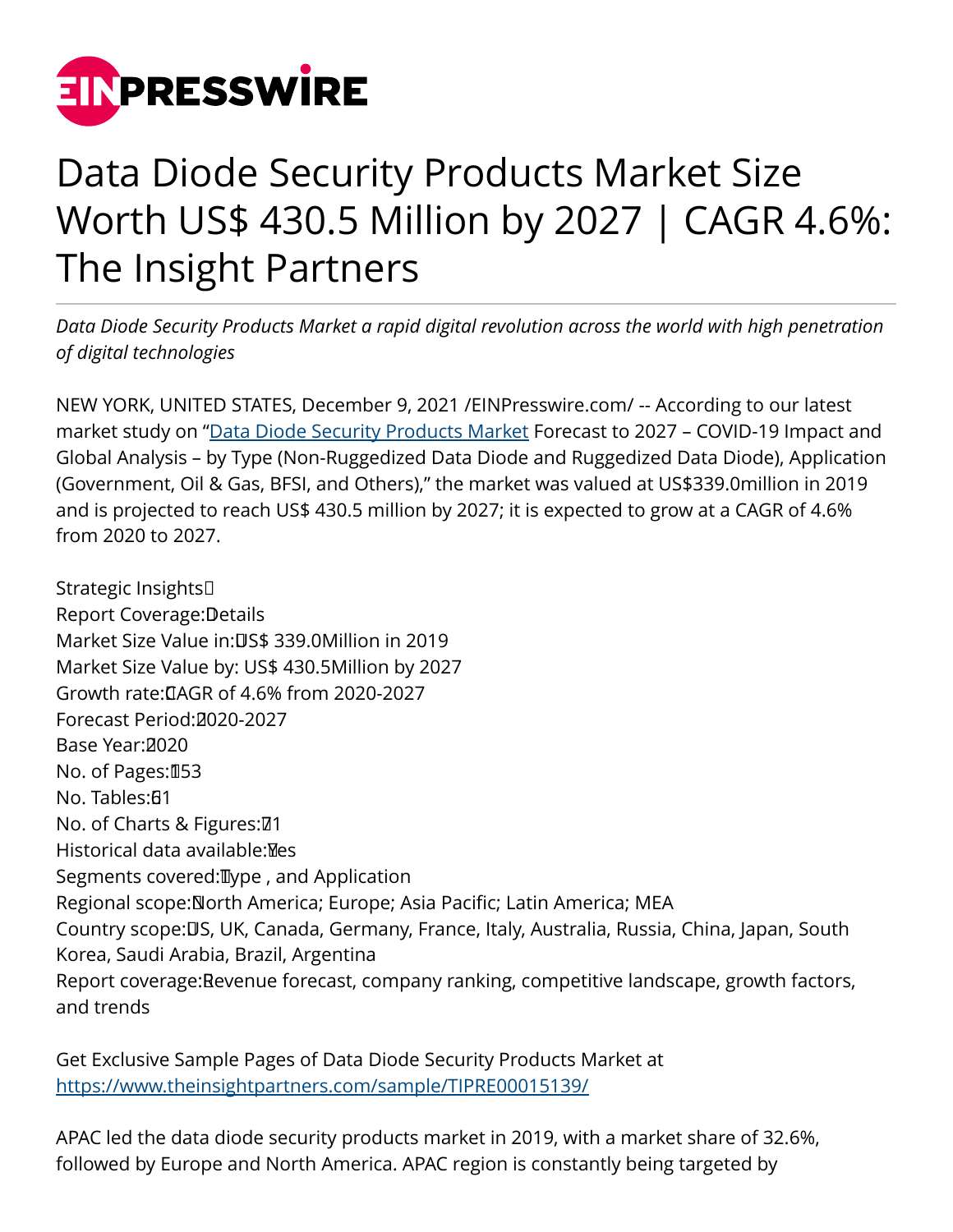cybercriminals, due to the constant growth in digital transformation as well as a rising source of vulnerability from mounting IoT connectivity. The growing cyber threat in the APAC region is majorly due to the lack of transparency, which results in feeble cyber enforcements and regulations. Pertaining to these facts, the demand for data diode security products and solutions is rising in the region.

Cyber-attacks globally are getting more recurrent as well as sophisticated, mainly in North America and Europe. By 2025, Europe's economic competitiveness and growth are projected to increase owing to the penetration of smart technology in its significant manufacturing, financial, and healthcare sector. Additionally, the increasing concern of execution and development of these smart infrastructure contributes to evolving the growth and employment of security measures successively. Owing to this constant technological transformations, heinous and malicious practices result in data loss and hamper the revenue generation for several organizations. Thus, to protect such incidences, the companies are progressively opting for data diode technology. The data diode security products market is driven by increasing concern among the industry players related to the new forms of cyber threats, which include ransom ware/micro ransom ware, malware, and DDoS.

Impact of COVID-19 Pandemic on Data Diode Security Products Market

Businesses across all the regions are facing severe economic difficulties as they either had to suspend their operations or reduce their activities. Due to business lockdowns, travel bans, and supply chain disruptions, all the regions are anticipated to experience economic slowdown in 2020 and most likely in 2021.

Download the Latest COVID-19 Analysis on Data Diode Security Products Market Growth Research Report at<https://www.theinsightpartners.com/covid-analysis-sample/TIPRE00015139>

Growing Emphasis on Miniaturized Data Diodes

With the growing technological advancements in the electronics and semiconductor industry, components are getting compact and more robust, which leads to high-performance in systems. Several industries are demanding for light weight and compact components to increase efficiency and reduce material costs. Development in nanotechnologies is captivating growing investments from industries and governments across the world, which provides opportunities to explore the advanced nan devices. The rising trend of miniaturization in the electronics and semiconductor industry has forced the sizes of the components to diminish. Several original equipment manufacturers (OEMs) are using miniaturized electronic components to enhance their existing products' competitiveness and deliver advanced products.

The demand for compact and light weight data diode, capable of supporting high-security environments, is surging in various industries. The miniature data diode technology offers OEM system and device designers with cyber security technology and secures small devices from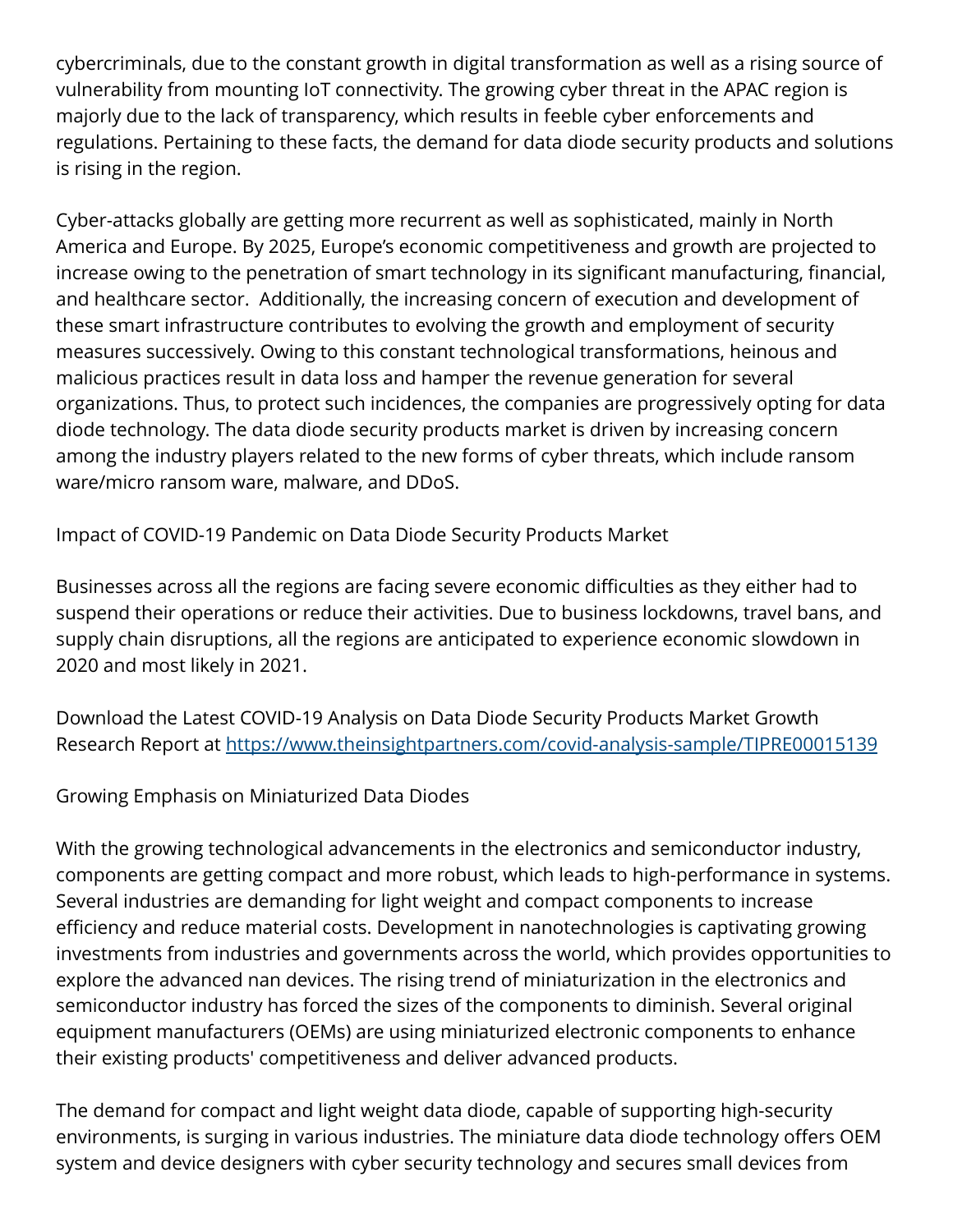external cyber threats, therefore enabling a secured communication of data. In automotive application, miniaturized data diode can be integrated to allow performance data to be shared and analyzed and generate the barrier between external connections and the automobile control systems. Additionally, it is used in the IT system to protect confidential digital documents in a hard drive; thus, preventing unauthorized access.

Data Diode Security Products Market: Competitive Landscape and Key Developments

Advenica AB, Bae Systems PLC, Belden Incorporated (Grass Valley), Deep Secure Ltd., Fibersystem AB, Forcepoint, Fox-IT, Owl Cyber Defense, Rohde & Schwarz GmbH & Co, and VADO Security Technologies Ltd. are among the key players in the global Data Diode Security Products market. The leading companies focus on the expansion and diversification of their market presence, and acquisition of new customer base, thereby tapping prevailing business opportunities.

Order a Copy of Data Diode Security Products Market Shares, Strategies and Forecasts 2020- 2027 Research Report at [https://www.theinsightpartners.com/buy/TIPRE00015139/](https://www.theinsightpartners.com/buy/TIPRE00015139/?utm_source=EINPressWire&utm_medium=10196)

In 2020, Forcepoint declared the launch of Forcepoint Data Diode, which is a hardware solution that offers uni-directional data flow to allow rapid and automated data transfer while ensuring compliance with regulatory guidelines. Configurable for simplified operations and maintenance.

In 2020, Boldon James Ltd, partnered with Deep Secure, offering malware-free, policy enforced data to protect against cyber-attacks and data non-compliances.

Browse Related Reports and get Sample copy

Big Data Security Market 2028 by Types, Application, Technology, Opportunities, End Users and Regions -<https://www.theinsightpartners.com/reports/big-data-security-market>

Blockchain IoT Market 2028 By Component, Application, Industry Vertical and Geography <https://www.theinsightpartners.com/reports/blockchain-iot-market>

Blockchain AI Market 2028 By Technology, Component, Enterprise Size, Application, End-user and Geography -<https://www.theinsightpartners.com/reports/blockchain-ai-market>

About Us:

The Insight Partners is a one stop industry research provider of actionable intelligence. We help our clients in getting solutions to their research requirements through our syndicated and consulting research services. We specialize in industries such as Semiconductor and Electronics, Aerospace and Defense, Automotive and Transportation, Biotechnology, Healthcare IT,